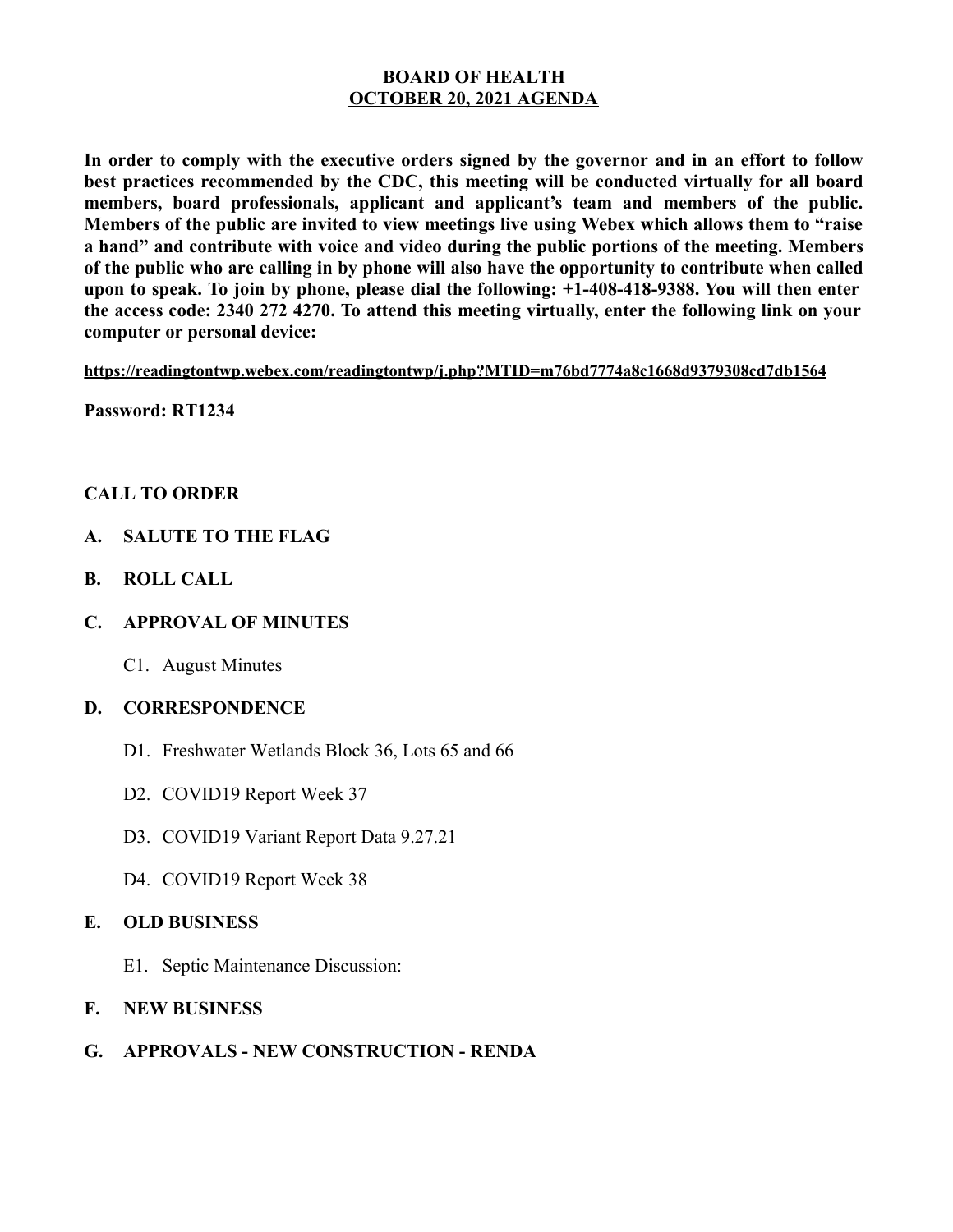### G1. **23 Ridge Road**

**Block:** 38

**Lot:** 54.01

**Owner:** Michael and Maria Renda

**Engineer:** D'Amico Engineering

**Escrow Fee:** Paid 8/27/2021 Ck #6067 \$750.00

**Proposed System:** New Construction

# **H. APPROVALS - ALTERATION/NO EXPANSION**

H1. **518 Mountain Road Block:** 21

**Lot:** 5

**Owner:** Pong Chi

**Engineer:** Wayne Ingram Engineering & Land Planning

**Escrow Fee:** Paid 7/14/2021 Ck #296 \$750.00

**Proposed System:** Alteration/No Expansion

### H2. **7 Blacksmith Road Block:** 46.01

**Lot:** 11.16

**Owner:** Kirstin Nussgruber

**Engineer:** Wayne Ingram Engineering

**Escrow Fee:** Paid 9/24/2021 Ck #2775 \$750.00

**Proposed System:** Alteration/No Expansion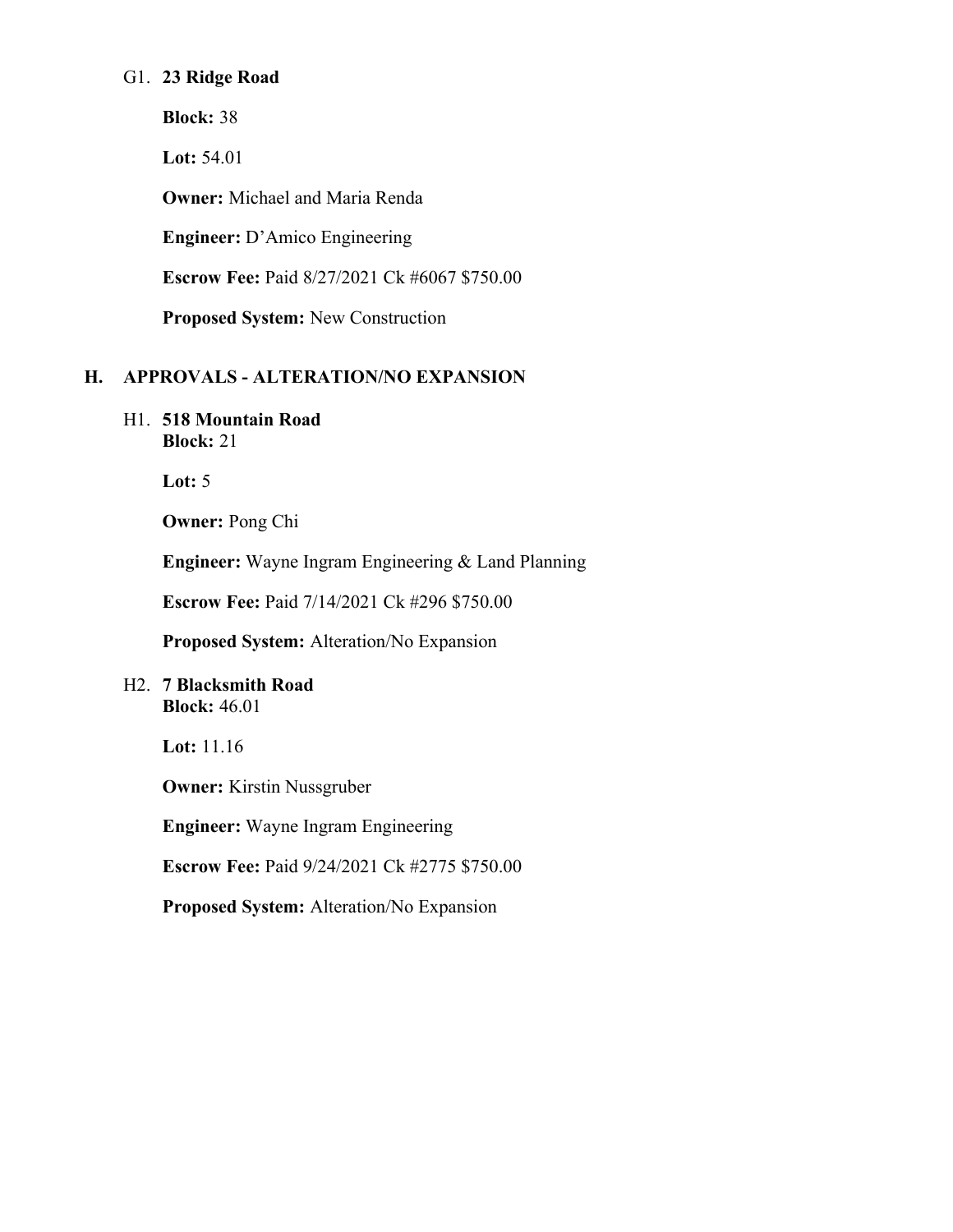# H3. **29 Craig Road**

**Block:** 70

**Lot:** 40.03

**Owner:** Estate of Josephine Millocca

**Engineer:** Bayer-Risse Engineering

**Escrow Fee:** Paid 8/03/2021 Ck #1021 \$750.00

**Proposed System:** Alteration/No Expansion

### H4. **14 Weavers Lane Block:** 67.01

**Lot:** 19.35

**Owner:** Thomas Auriemma

**Engineer:** Bayer-Risse Engineering

**Escrow Fee:** Paid 9/27/2021 Ck #509 \$750.00

**Proposed System:** Alteration/No Expansion

### H5. **5 Railroad Lane Block:** 36

**Lot:** 27

**Owner:** Walter Cook

**Engineer:** Frey Engineering Engineering

**Escrow Fee:** Paid 9/27/2021 Ck #4199 \$750.00

**Proposed System:** Alteration/Repairs To Existing System

### H6. **112 Pleasant Run Road Block:** 66

**Lot:** 21.01

**Owner:** Ronald Fantini

**Engineer:** Steve Parker Engineering

**Escrow Fee:** Paid 8/26/2021 Ck #3100 \$750.00

**Proposed System:** Alteration/No Expansion